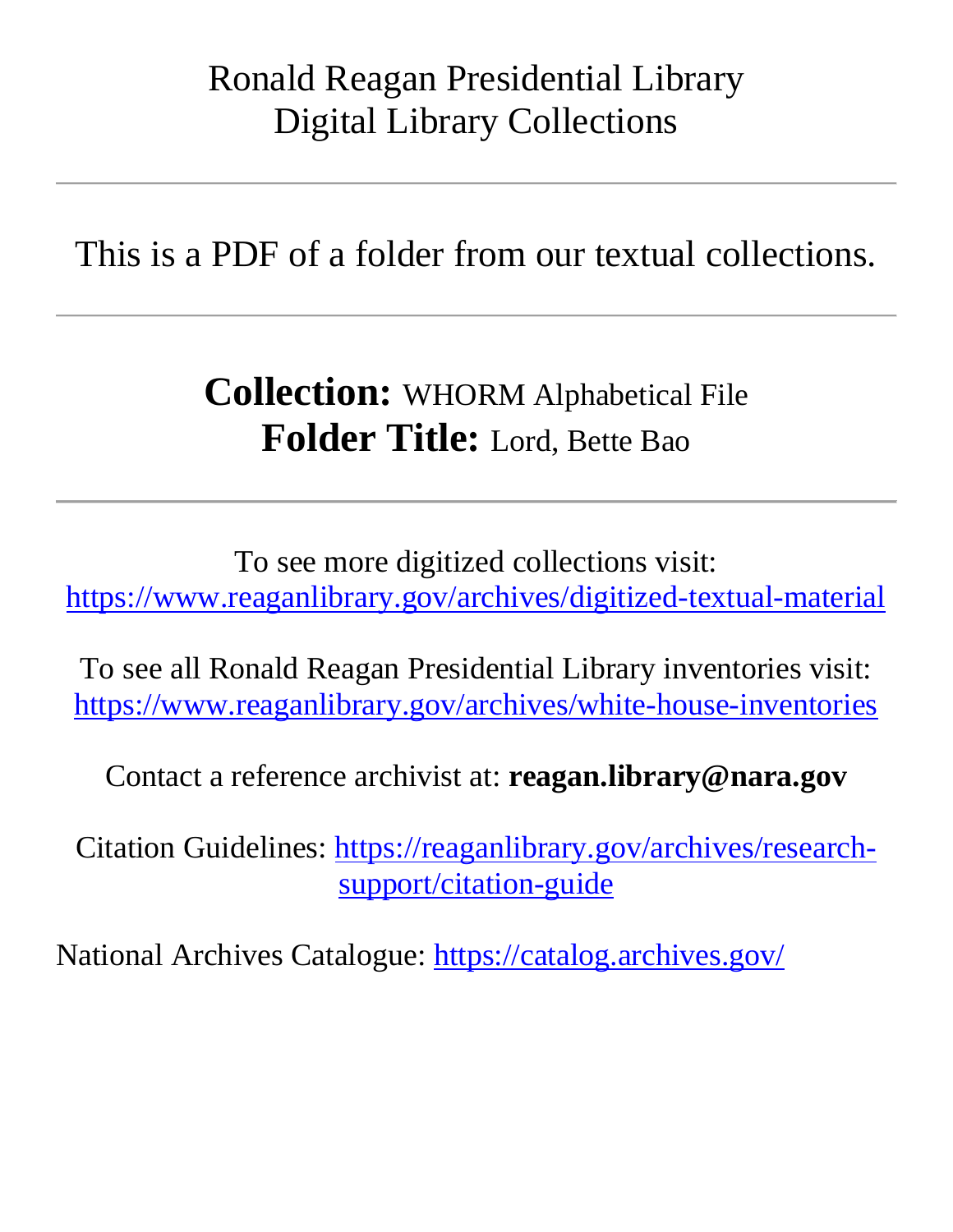NE Cesteal File

 $B$ *ette Bao Lord* 740 PARK AVENUE NEW YORK, NEW YORK 19021

June 25, 1984

Mr. James S. Rosebush The White House Washington, D.C. 20500

Dear Mr. Rosebush,

May I presume on our chatting acquaintance over the telephone to ask you to pass this enclosed copy of my children's book, IN THE YEAR OF THE BOAR AND JACKIE ROBINSON, to Mrs. Reagan.

Nowadays, too many scoff at the idea of America as the melting pot or decry the loss of cultural heritage as the price that must be exacted for becoming an American. I do not agree. Thus, I have written of my own immigrant experience to trumpet its joys and the pride I feel as a naturalized citizen of a country which embraces pluralism.

I realize that Mrs. Reagan must be overwhelmed with reading matter, but I thought in light of the current debate on immigration, the President's former role in our national pastine, her abiding interest in children and her gracious words about SPRING MOON that she might enjoy reading this to an audience of ineligible voters in this election year.

Sincerely,

Butte Ba Jacq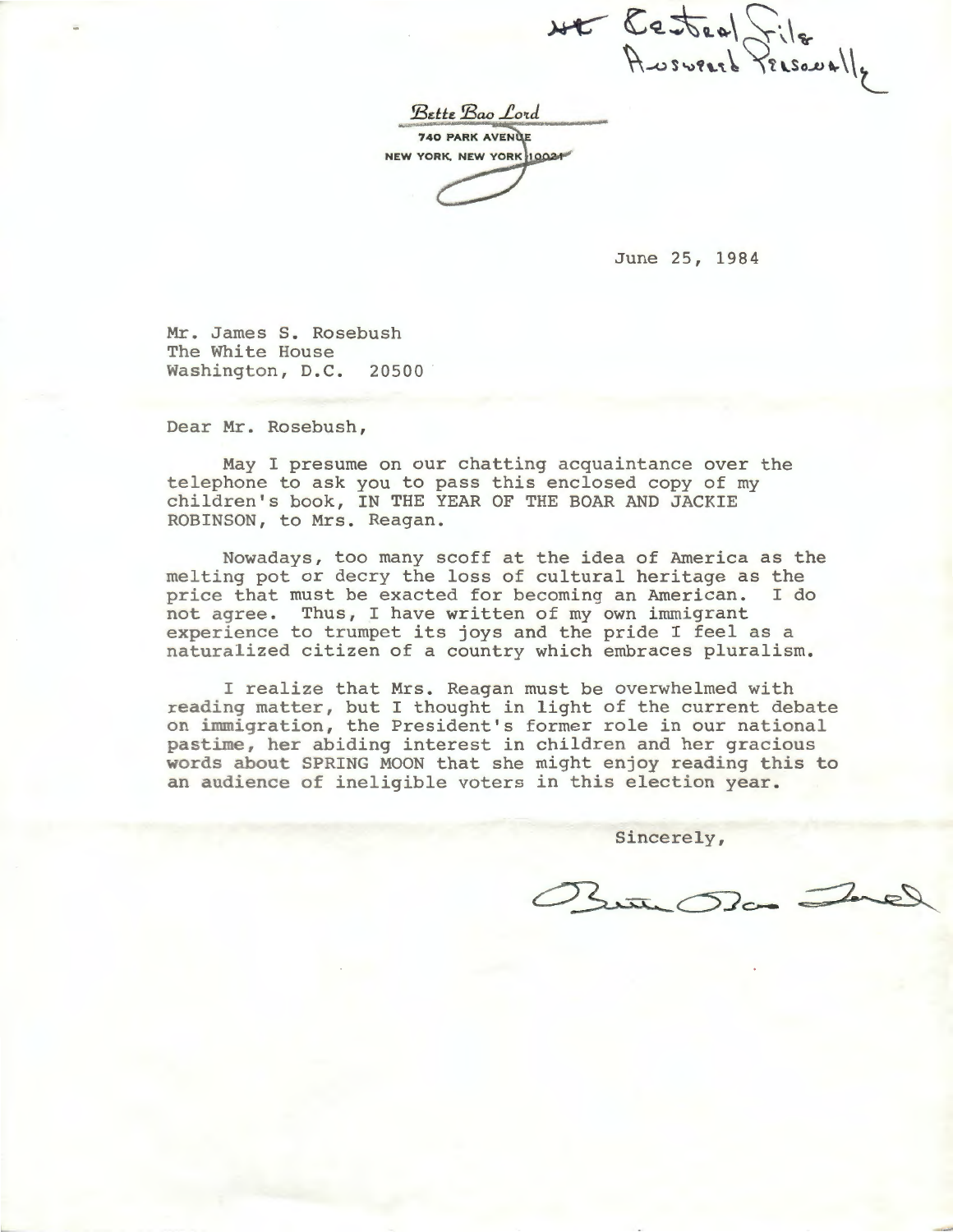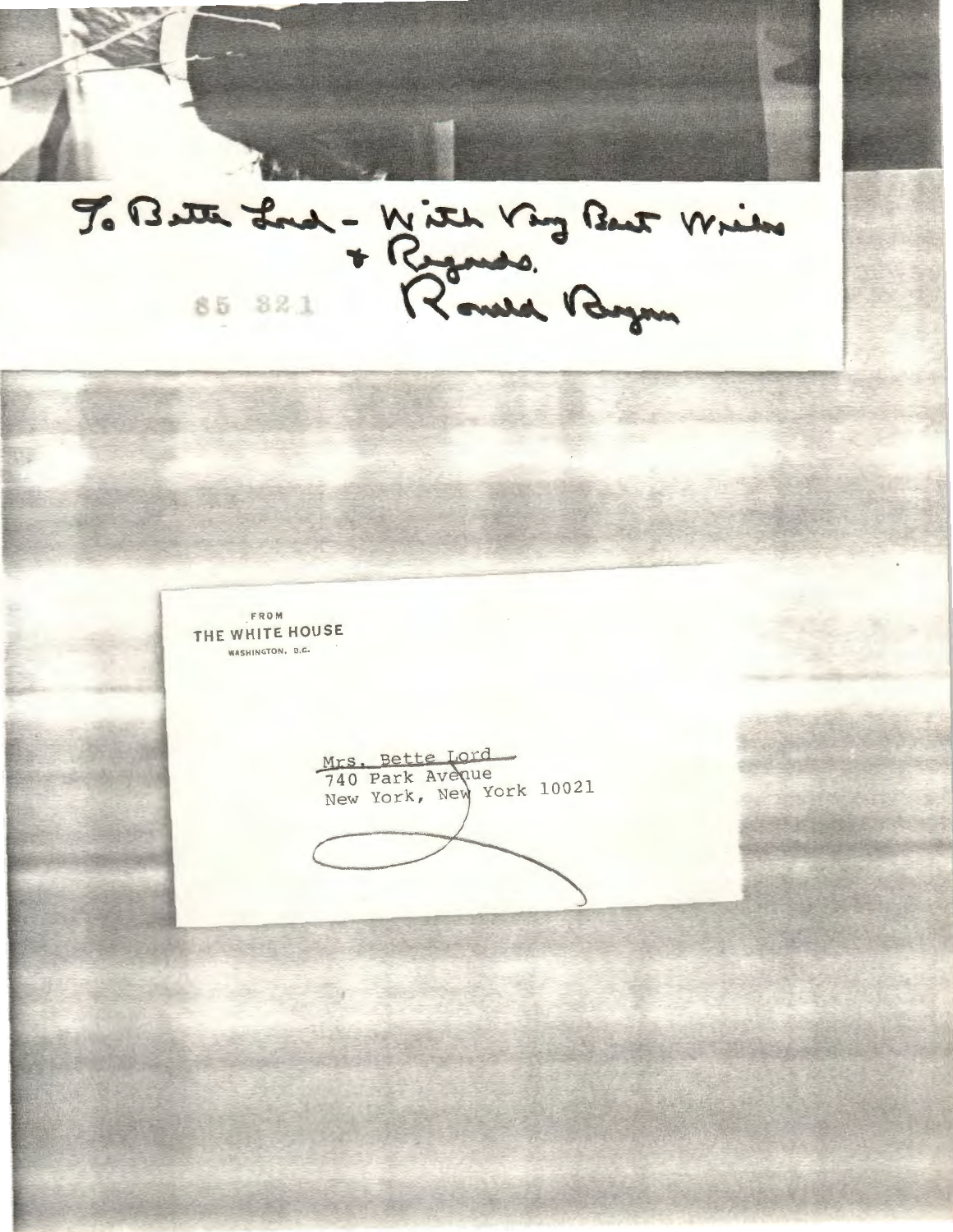|     | REQUEST FOR PHOTO/MAILING                                                                                              |                                              |                                                                    |
|-----|------------------------------------------------------------------------------------------------------------------------|----------------------------------------------|--------------------------------------------------------------------|
|     |                                                                                                                        | (PLEASE TYPE)                                | September 13, 1985                                                 |
|     |                                                                                                                        |                                              | (Date)                                                             |
| TO: | <b>MARY INGALS</b><br>CORRESPONDENCE OFFICE, Room 94, OEOB, Ext. 7610                                                  |                                              |                                                                    |
|     | FROM: Robert McFarlane Room WW Ext. 2255                                                                               |                                              |                                                                    |
|     | Description of photograph or photo number 30360-27                                                                     |                                              |                                                                    |
|     |                                                                                                                        | ATTACH PHOTO IF OTHER THAN OFFICIAL PORTRAIT |                                                                    |
| TO: | <b>CORRESPONDENCE REVIEW SECTION, Room 76, Ext. 2916</b>                                                               |                                              |                                                                    |
|     | PHOTO TO BE SIGNED BY: First Lady                                                                                      |                                              |                                                                    |
|     |                                                                                                                        |                                              |                                                                    |
|     |                                                                                                                        |                                              |                                                                    |
|     | Ex Return to originating office. TYPE NAME & ADDRESS OF RECIPIENT BELOW<br>$\Box$ Photograph is to be mailed.<br>here: |                                              | Attach mailing label, any correspondence and include typed address |
|     | <b>NAME:</b><br><b>ORGANIZATION:</b>                                                                                   | Betty Bao Lord<br>wife of US Amb. to China   | 850917                                                             |
|     | <b>STREET:</b><br><b>CITY/STATE:</b>                                                                                   | Beijing, China                               |                                                                    |
| TO: | CALLIGRAPHY OFFICE, Room 202 East Wing, Ext. 2510                                                                      |                                              |                                                                    |
|     | <b>INSCRIBE TO:</b> Betty Bao Lord                                                                                     |                                              |                                                                    |
|     | <b>MESSAGE SHOULD READ:</b>                                                                                            |                                              |                                                                    |

 $\bar{\phantom{a}}$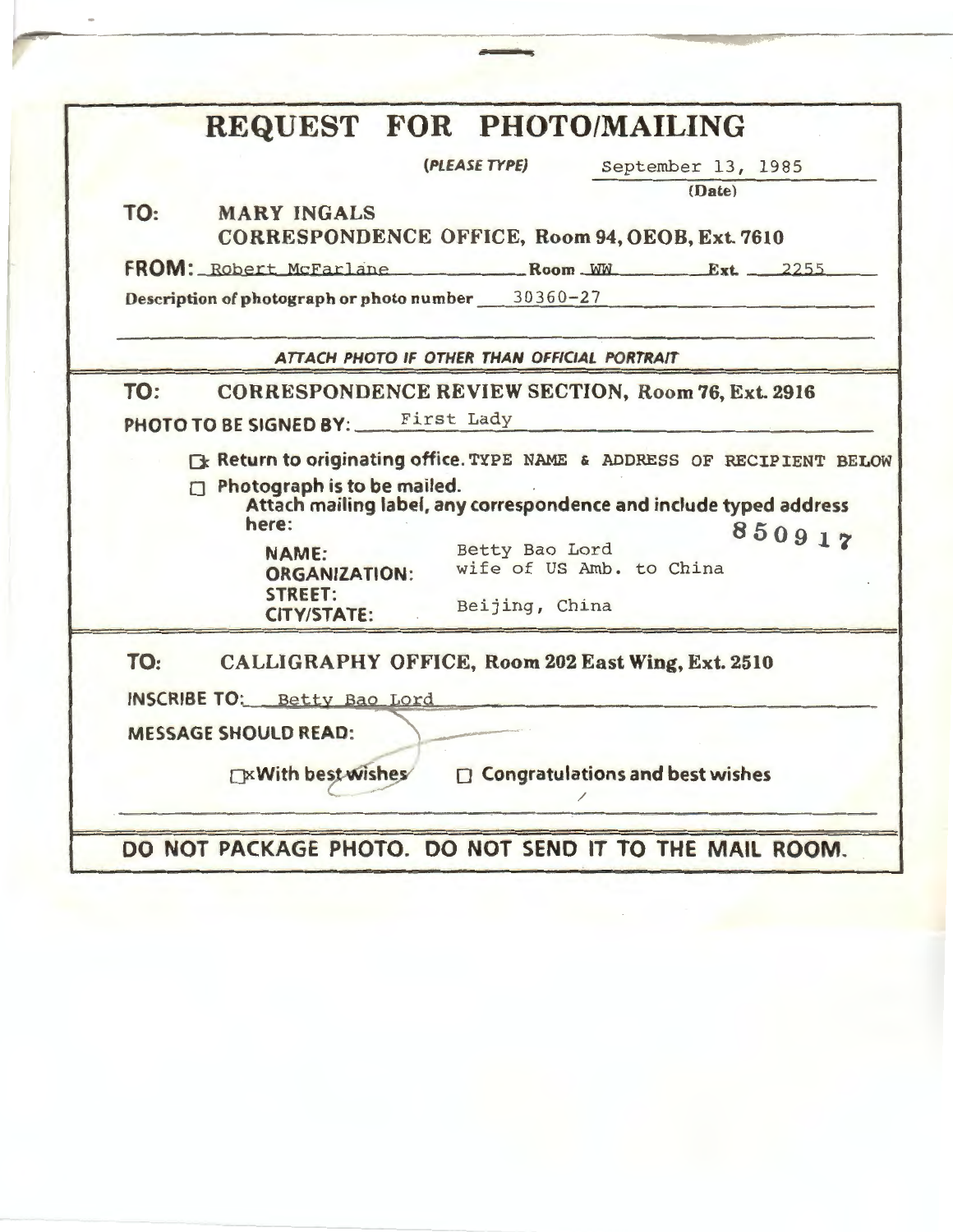|     | REQUEST FOR PHOTO/MAILING                                                                                                              |  |  |
|-----|----------------------------------------------------------------------------------------------------------------------------------------|--|--|
|     | November 26, 1985<br>(PLEASE TYPE)                                                                                                     |  |  |
|     | (Date)                                                                                                                                 |  |  |
| TO: | <b>MARY INGALS</b><br>CORRESPONDENCE OFFICE, Room 94, OEQB, Ext. 7610                                                                  |  |  |
|     | FROM: Robert McFarlane Room WW Ext. 2255                                                                                               |  |  |
|     | Description of photograph or photo number                                                                                              |  |  |
|     | C3185222                                                                                                                               |  |  |
|     | ATTACH PHOTO IF OTHER THAN OFFICIAL PORTRAIT                                                                                           |  |  |
| TO: | <b>CORRESPONDENCE REVIEW SECTION, Room 76, Ext. 2916</b>                                                                               |  |  |
|     | PHOTO TO BE SIGNED BY: The President                                                                                                   |  |  |
|     | 851203<br>图 Return to originating office.                                                                                              |  |  |
|     | Photograph is to be mailed.<br>Attach mailing label, any correspondence and include typed address<br>here:                             |  |  |
|     | <b>NAME:</b><br>Bette Bao Lord<br><b>ORGANIZATION:</b><br>wife of American ambassador to China<br><b>STREET:</b><br><b>CITY/STATE:</b> |  |  |
|     |                                                                                                                                        |  |  |
|     | INSCRIBE TO: Bette Bao Lord                                                                                                            |  |  |
|     | <b>MESSAGE SHOULD READ:</b>                                                                                                            |  |  |
|     | Congratulations and best wishes<br><b>区 With best wishes</b>                                                                           |  |  |
|     |                                                                                                                                        |  |  |
|     | DO NOT PACKAGE PHOTO. DO NOT SEND IT TO THE MAIL ROOM.                                                                                 |  |  |